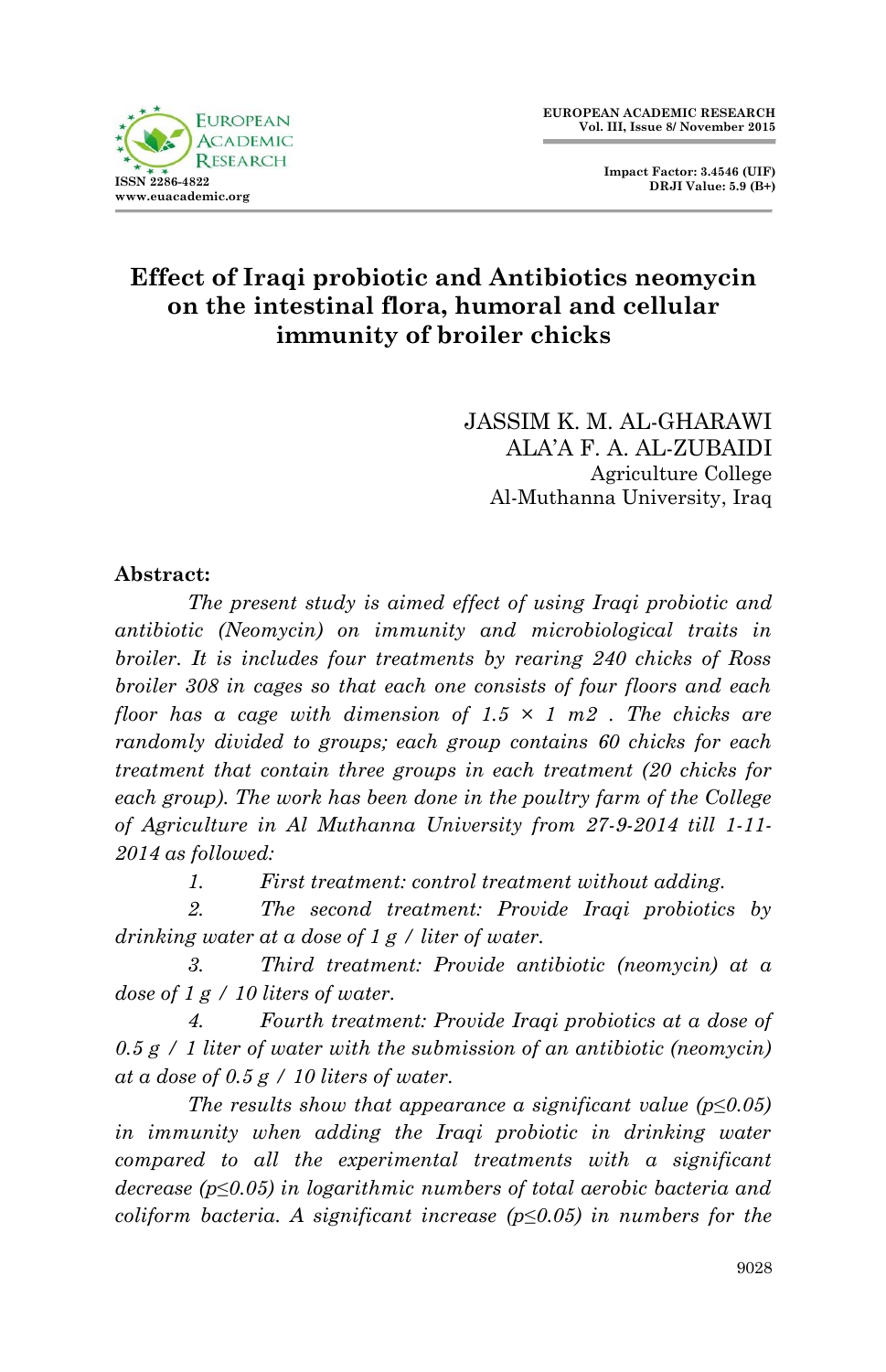*logarithmic lactobacillus bacteria in the contents of duodenum and ceca in the treatment of Iraqi probiotic compared with other treatments.*

**Key words**: Probiotics, Antibiotic, neomycine, intestinal flora, humoral, cellular immunity, broiler.

# **Introduction**

The poultry of the best animals in the rapid processing of animal protein, Concerned with global companies have been set up poultry industry (Billard, 2004). As a result, productivity has improved strains, especially strains of broilers, Characterized by such a high efficiency in faster growth, and increase high weighted, and high efficiency on feed conversion (Jackie, 2003). These specifications are increased food requirements and administrative and health (Naji, 2006).

As well as the negative effects of antibiotic residues in meat of broiler (Burgat, 1999), be a case of non-bacterial balance between harmful and beneficial bacteria in the intestinal tract causing an increase in pathogenic bacteria that have the ability to resist antibiotics which leads to the emergence of disease states as a result of suppressed immune systems (Andermont, 2000). Which made the researchers looking for ways to raise the body immunity to reduce the chances of bacterial infections disease in broilers, one of these methods the use of probiotics, which are used to reduce the negative effects of antibiotics, as a result of the intensive use of antibiotics, That this approach can lead to increased somatic immune, improved health and activity as well as improve the productive performance of poultry (Naji et al., 2011).

The internationally endorsed definition of probiotics is live microorganisms that, when administered in adequate amounts, confer a health benefit on the host (Rachmilewitz et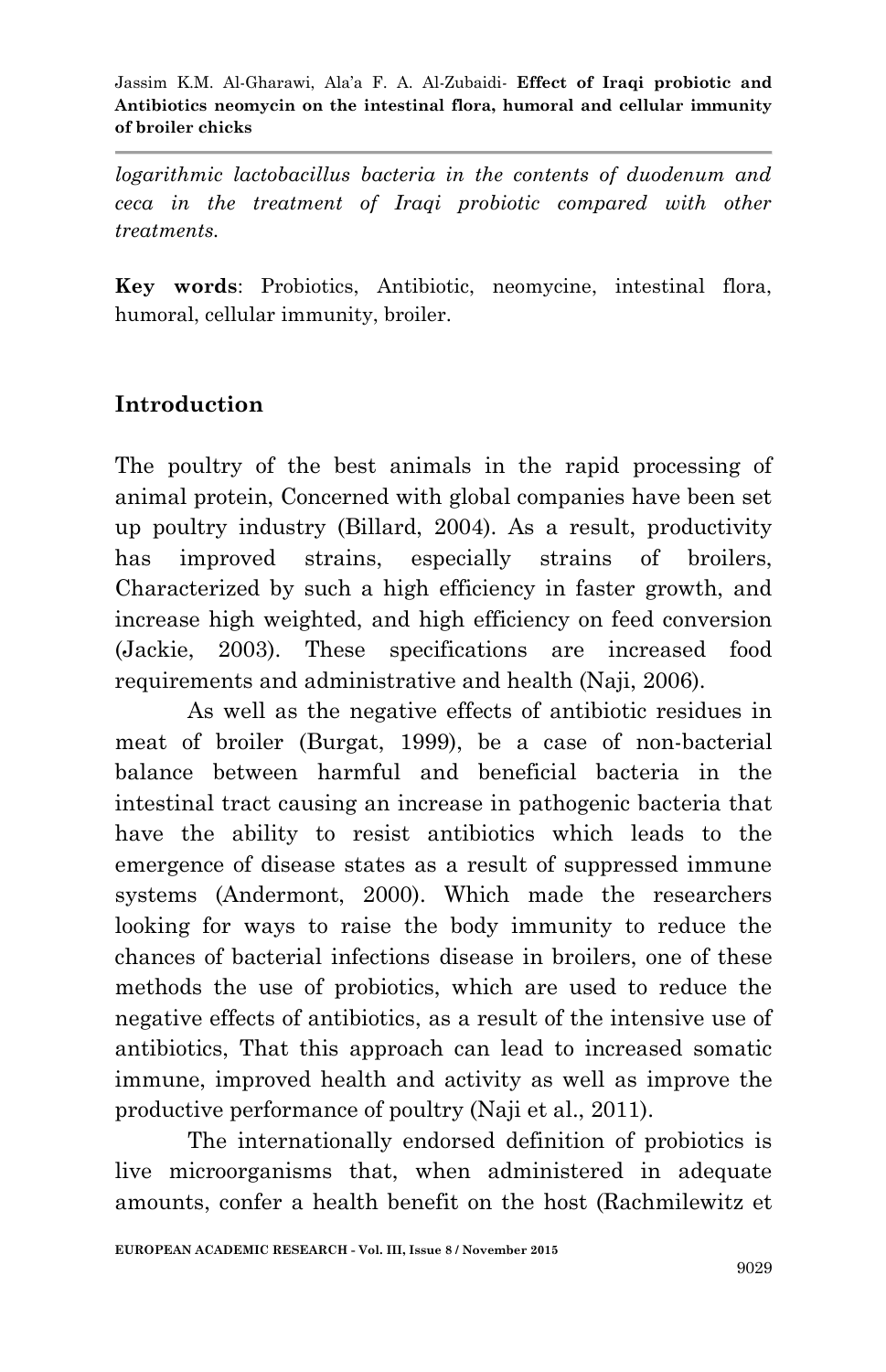al., 2004). Other definitions advanced through the years have been restrictive by specification of mechanisms, site of action, delivery format, method, or host, Probiotics have been shown to exert a wide range of effects (Vaillancourt, 2006). The mechanism of action of probiotics (e.g., having an impact on the intestinal microbiota or enhancing immune function) was dropped from the definition to encompass health effects due to novel mechanisms and to allow application of the term before the mechanism is confirmed (Sanders, 2006). Physiologic benefits have been attributed to dead microorganisms (Al-Gharawi, 2012). Furthermore, certain mechanisms of action (such as delivery of certain enzymes to the intestine) may not require live cells. However, regardless of functionality, dead microbes are not probiotics (Lee et al., 2007).

The antibiotics are a group of drugs that kill bacteria or lead to slow growth and is used as a treatment for various diseases in the first antibiotic produced commercially for the first time in 1939 since there are differences between antibiotics and chemotherapy drugs (Nair, 2012), one of these antibiotic is neomycin, It is an antibiotic of the total amino Glycoside, and it creates from a fungal species Streptomyces fradiae isolated from organisms present in the soil (Waksman and Lechevalier, 1949). This antibiotic is a broad spectrum, stance and fought for the growth of bacteria, directly affects in negative bacteria gram, which include Salmonella, E. coli and Klebsiella and Enterobactor (B.P, 1988).

The present study aims to statement impact of the use of Iraqi probiotics and Neomycin antibiotic in microbial and immunological characteristics of broiler chicks Ross308.

### **Materials and Methods**

### **Preparation of fermented feed:**

A commercial broiler starter and finisher diet (Table 1) were purchased from local market. Chicks were fed on starter diet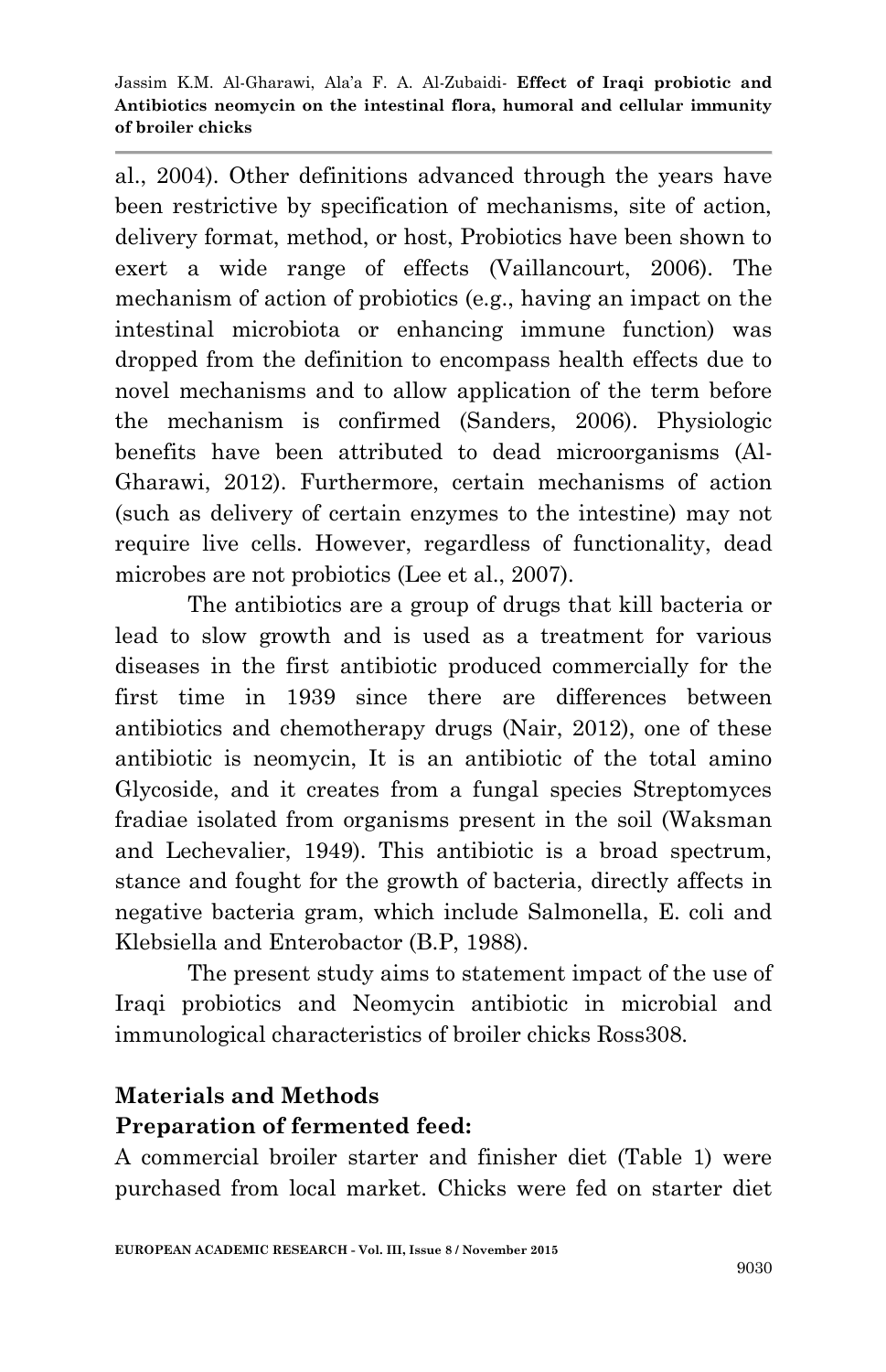during the first three weeks, and then transferred to finisher diet were used for the reminder of the experimental period which was lasted for 6 weeks.

|                            | <b>Basal Diet</b> |                |  |  |  |
|----------------------------|-------------------|----------------|--|--|--|
| <b>Items</b>               | 1 to 22 d         | $23$ to $35$ d |  |  |  |
| Corn                       | 44.9              | 53.10          |  |  |  |
| Wheat                      | 18.0              | 15             |  |  |  |
| Soybean meal (45%)         | 33                | 27             |  |  |  |
| Mineral and vitamin premix | 1                 | 1              |  |  |  |
| Oil                        | $\overline{2}$    | 3              |  |  |  |
| Limestone                  | 0.8               | 0.6            |  |  |  |
| Dicalcium phosphate        | 0.3               | 0.3            |  |  |  |
| Total                      | % 100             | % 100          |  |  |  |
| Calculated analysis        |                   |                |  |  |  |
| Crude protein (%)          | 21.92             | 19.70          |  |  |  |
| Metabolism energy (kilo    | 2990              | 3100           |  |  |  |
| calorie per kg. Diet)      |                   |                |  |  |  |
| Calcium (%)                | 0.93              | 0.85           |  |  |  |
| Phosphorus (%)             | 0.48              | 0.45           |  |  |  |
| Methionine (%)             | 0.55              | 0.50           |  |  |  |
| Lysine $(\%)$              | 1.35              | 1.25           |  |  |  |
| Methionine + Cysteine (%)  | 0.85              | 0.91           |  |  |  |
| Folic acid                 | 1.1               | 1.2            |  |  |  |

**Table1. Composition of basal diet.**

\* produced by Ghadeer Babylon, calculated analysis according to NRC (1984).

### **Broiler husbandry and experimental design:**

The experiment was carried out at poultry research farmfaculty of agriculture- university of Al-Mothanna, Iraq, during the period from from 27-9-2014 till 1-11-2014 and aimed to effect of using Iraqi probiotic and antibiotic (Neomycin) on immunity and microbiological traits in broiler. A total of 240 one day old Ross308 broiler chicks were randomly assigned (CRD) chicks in the six experimental groups were fed as follow:

- 1. First treatment: control treatment without adding.
- 2. The second treatment: Provide Iraqi probiotics by drinking water at a dose of 1 g / liter of water.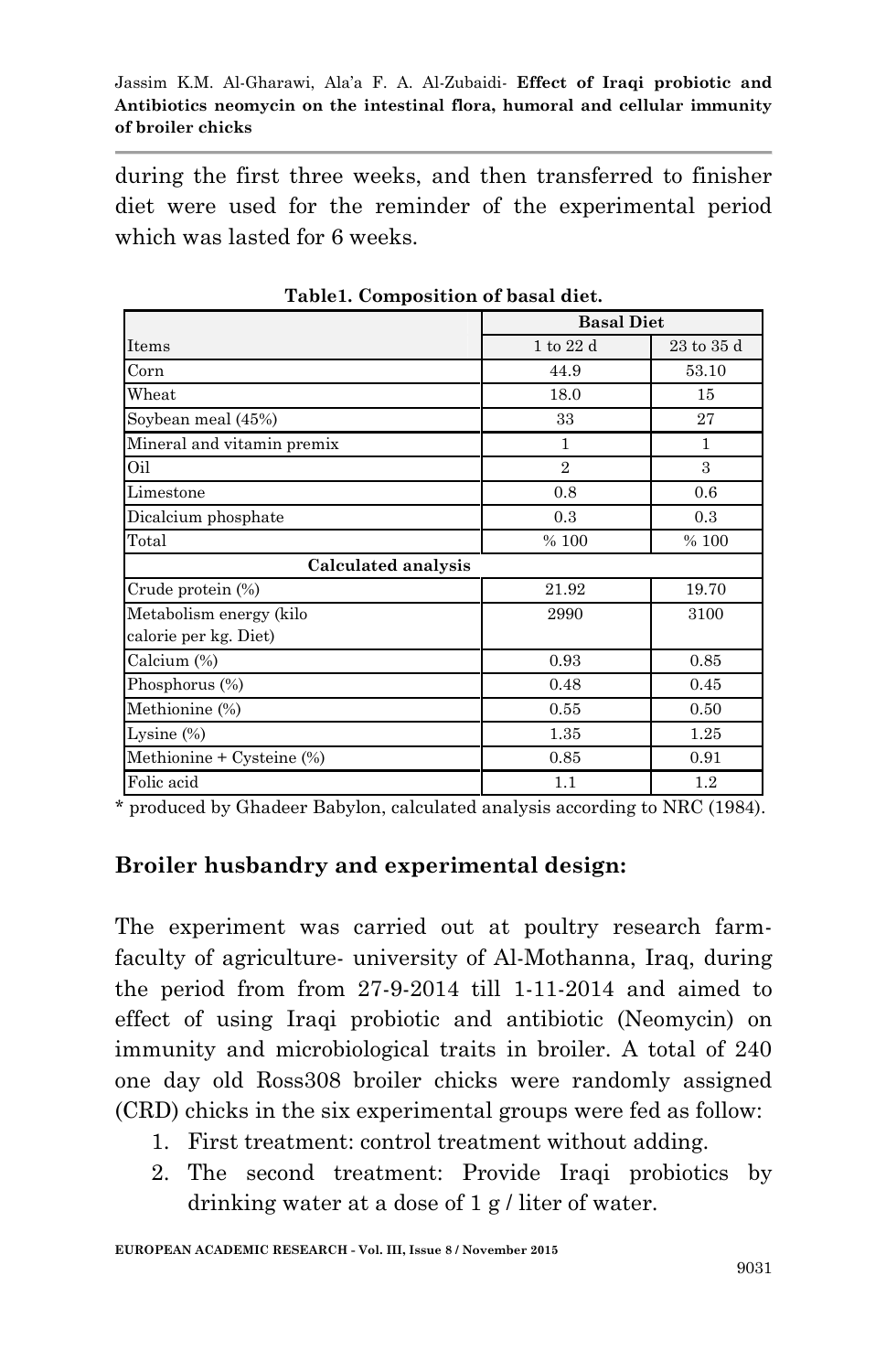- 3. Third treatment: Provide antibiotic (neomycin) at a dose of 1 g / 10 liters of water.
- 4. Fourth treatment: Provide Iraqi probiotics at a dose of  $0.5 \times 1$  liter of water with the submission of an antibiotic (neomycin) at a dose of 0.5 g / 10 liters of water.

Each treatment group was replicated three times with 20 chicks per replicate. Chicks were reared in battery cages (1.5 × 1.0 m) with four tears. Chicks were raised in a temperature and humidity controlled room with a 24-h. constant light schedule and ad. libitum access to water and feed throughout the experiment.

## **Sampling procedure and analytic methods:**

At the end of the experimental period, two birds per replicate were slaughtered and blood collected in heparinized tube and centrifuged at 2000 round per minute for 15 min. serum samples were then isolated and stored at 20 ºC until use for analysis. Serum titer against NDV were determined by using an indirect enzyme-linked immunosorbent assay (ELISA) as described by Feng et. al. (2009).

Additionally, the bursa of fabricus of these chickens were removed and weighted. Relative bursa weight to body weight and bursa index were calculated. One gram from duodenum and cecum contents were diluted 10-fold with buffered peptone water, and then one hundred microliters of supernatant was pour on to MacConkey agar and Lactobacilli MRS agar and incubated at 37 ºC with 13% CO2 for 48 h. in order to plate count for coliform and Lactobacilli respectively. Total plate count for aerobic bacteria on nutrient agar was also performed by using pour plate count procedure according to APHA (1978). Saccharomyces cervisia yeast were enumerated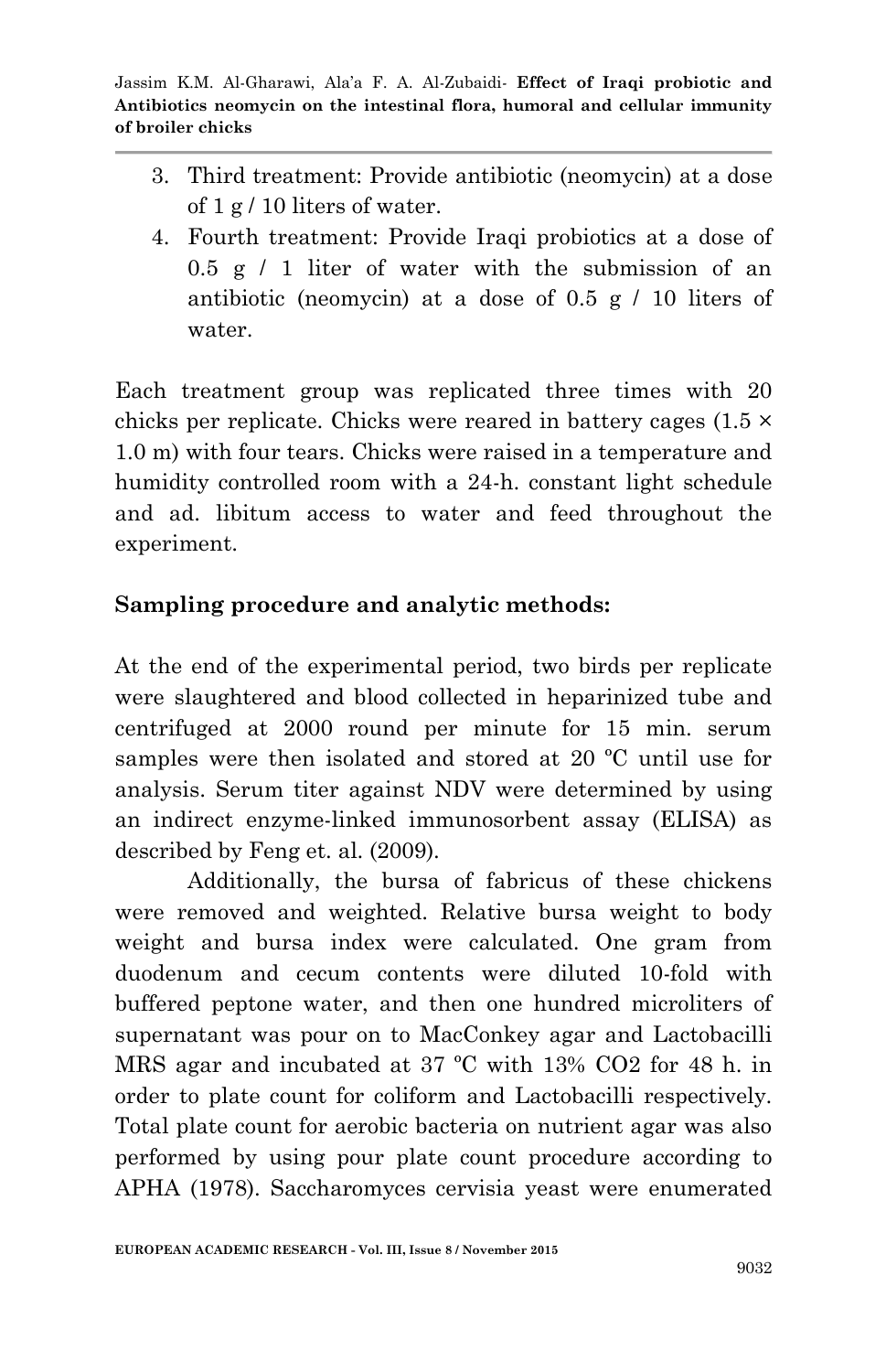on potato dextrose agar after aerobic incubation at 37 ºC for 24 h. bacterial and yeast colonies were counted and expressed as colony forming units per gram (cfu/ g).

# **Statistical analysis:**

Data generated from the present experiment was subjected to statistical analysis using the GLM procedure of SAS (2001) statistical software package. When significant differences were noted, mean were compared using Duncan's multiple range test (1955).

# **Results and discussion:**

Bursa of fabricius weight, bursa relative weight and bursa index data are shown in table 2. Birds drink water with Iraqi probiotics had higher (P≤0.05) bursa weight, bursa relative weight and bursa index compared with other treatments. Measurement of immune organ weight is a common method for evaluation of immune status. Stringfellow et. al. (2011) and Bai et. al. (2013) demonstrated that bird drink water containing probiotics could influence the immune organ weights.

|  |                                  | Table 2. Effect of Iraqi probiotic and Antibiotics neomycin on bursa |  |  |
|--|----------------------------------|----------------------------------------------------------------------|--|--|
|  | relative weight and bursa index. |                                                                      |  |  |

|                | relative weight of  |                     |
|----------------|---------------------|---------------------|
| Treatment      | bursa               | bursa index         |
| T <sub>1</sub> | $0.066 \pm 0.002$ b | $1.000 \pm 0$ bc    |
| T <sub>2</sub> | $1.803 \pm 0.011$ a | $0.119 \pm 0.001$ a |
| T <sub>3</sub> | $0.955 \pm 0.013$ c | $0.063 \pm 0.002$ b |
| $T_A$          | $1.076 \pm 0.013$ b | $0.071 \pm 0.001$ b |

T1: Control group without adding. T2: fe Provide Iraqi probiotics by drinking water at a dose of 1 g / liter of water.T3: Provide antibiotic (neomycin) at a dose of 1 g / 10 liters of water. T4: Provide Iraqi probiotics at a dose of  $0.5 \text{ g} / 1$  liter of water with the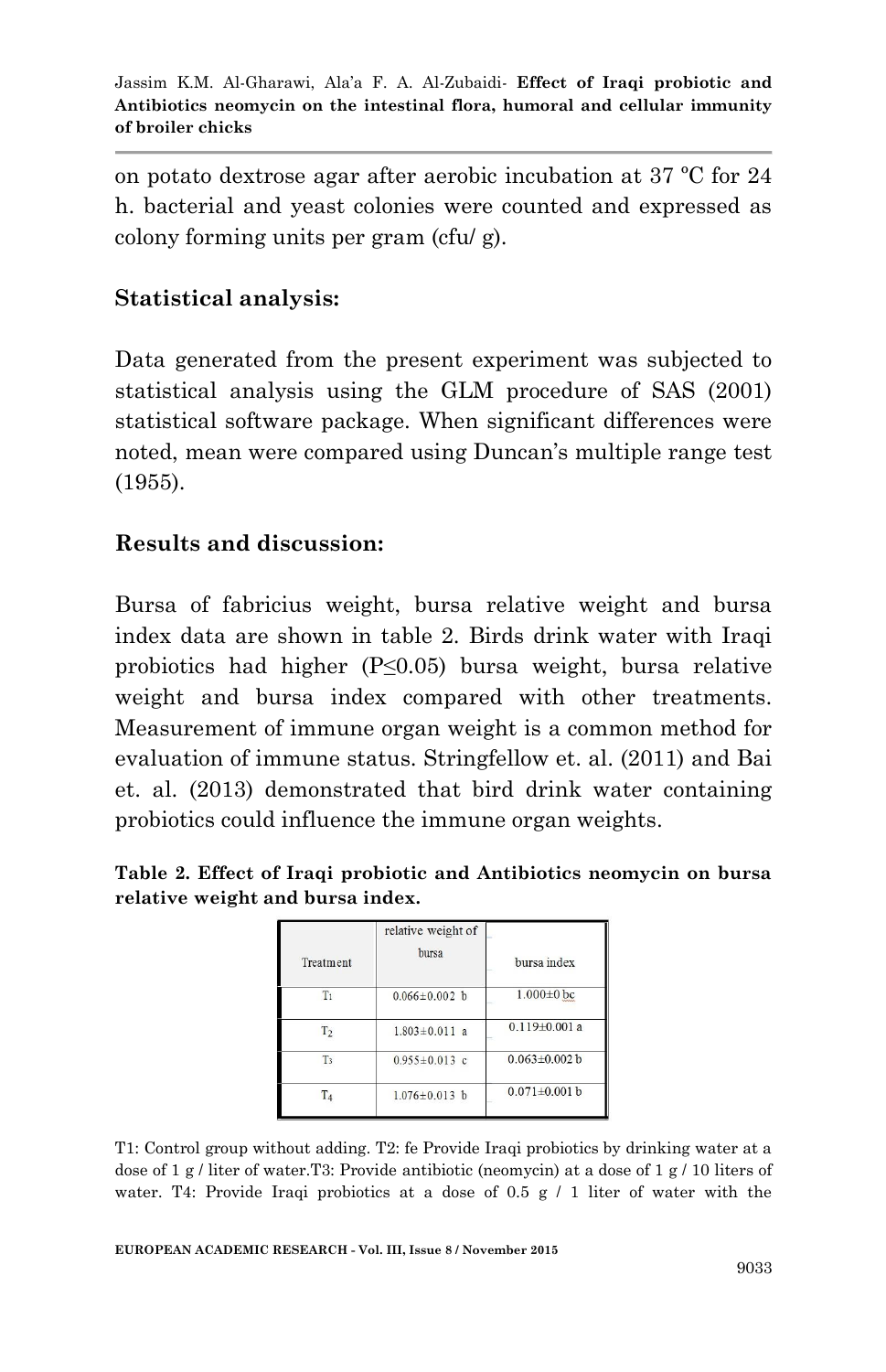submission of an antibiotic (neomycin) at a dose of 0.5  $g / 10$  liters of water. a,b Means within columns with no common superscript differ significantly  $(P \le 0.05)$ .

Effect of Iraqi probiotic and Antibiotics neomycin on both humeral and CMI are shown in table 4. Blood serum ELISA titer against NDV and CMI were significantly (P≤0.05) higher in birds drink water with Iraqi probiotics.

These results are in agreement with that of Alkhalf et. al. (2010) who showed that a significant increase in serum immunoglobulin M, immunoglobulin G and complement C4 level when compared with broiler fed control soy-corn diet. Feeding fermented soybean meal (FSBM) were also significantly increased the level of IgA and IgG than birds fed entire soybean (Arun et al. , 2006; Cetin et. al.,2005).

**Table 3. Effect of Iraqi probiotic and Antibiotics neomycin on Cell mediated immunity (CMI) and Blood serum ELISA titer against NDV.**

| Treatment      | Cell mediated<br>immunity (CMI) | Blood serum ELISA<br>titer against NDV |  |  |
|----------------|---------------------------------|----------------------------------------|--|--|
| T <sub>1</sub> | $0.169 \pm 0.015$ b             | $2730.4 \pm 302.4$ bc                  |  |  |
| T <sub>2</sub> | $0.281 \pm 0.011$ a             | $3070.6 \pm 273.1 a$                   |  |  |
| T <sub>3</sub> | $0.165 \pm 0.014$ b             | $2721.4 \pm 298.4c$                    |  |  |
|                | $0.173 \pm 0.013$ b             | 2743.5±292.6b                          |  |  |

T1: Control group without adding. T2: fe Provide Iraqi probiotics by drinking water at a dose of 1 g / liter of water.T3: Provide antibiotic (neomycin) at a dose of 1 g / 10 liters of water. T4: Provide Iraqi probiotics at a dose of 0.5  $g / 1$  liter of water with the submission of an antibiotic (neomycin) at a dose of 0.5 g  $/$  10 liters of water. a,b Means within columns with no common superscript differ significantly  $(P < 0.05)$ .

These results suggest that the probiotics have an immune modulating impact on broiler chicks both in standard production situations and during challenge (El-Husseiny et. al., 2008; Gao et. al, 2008, 2009). This positive effect on the immune system may be partially responsible for the improved broiler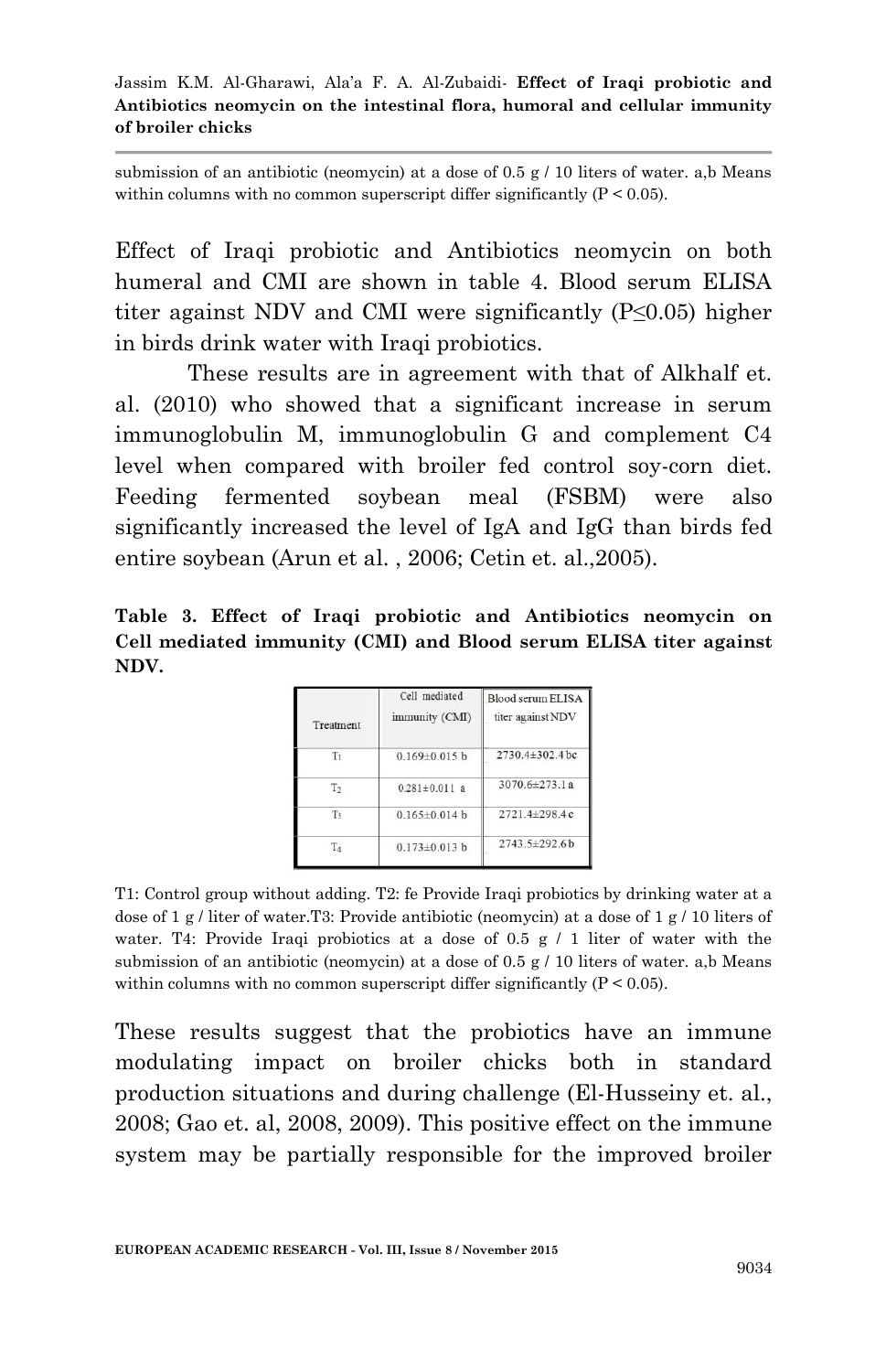performance (Naji et. al., 2014) and turkey live weight at marketing age (Firman et. al., 2013).

Previous studies indicated that the probiotics can increase the content of small size peptides, which may improve the immune function of animal (Feng et. al.,2007; Chen et. al., 2009). Wang et. al. (2003) stated that piglets increased the concentration of immunoglobulin by adding 3 g/kg small peptides in the basal diets. Gao et. al. (2009) isolated antioxidant peptides from cottonseed protein hydrolysates which may improve the immune function as well. Thus, the increase in the serum ELISA titer against NDV may be attributed to small peptides formed during the probiotics given (Feng et. al., 2007).

The effect of Iraqi probiotic and antibiotics neomycin on microbial counts is shown in table 4. The total number of aerobic and coliform bacteria in duodenum and cecum were significantly (P≤0.05) decreased in birds drink probiotics than those of bird drink antibiotic neomycin or control. Drinking probiotics was significantly  $(P \le 0.05)$  increased the total number of Lactobacilli in duodenum and cecum of broiler chicks.

These findings were in agreement with that reported by Abdel-Raheem et. al. (2012); Li et. al. (2008) and Mountzouris et. al. (2007).

Primarily probiotics cause a reduction of pathogenic bacteria including Salmonella and Campylobacter in the digestive tract. The lactic and acetic acid produced by the bacteria in the probiotics creates an acidic environment with a PH about 4. At this level of acidity, molecules of acid can enter the bacteria through their cell membranes, and the increased acidity within the cells interferes with enzymatic processes, killing the bacteria (Heres et. al., 2003). Probiotic is somewhat more effective against Salmonella and Campylobacter because Lactobacillus also outcompetes the Salmonella for nutrients in the feed itself (Heres et. al., 2002).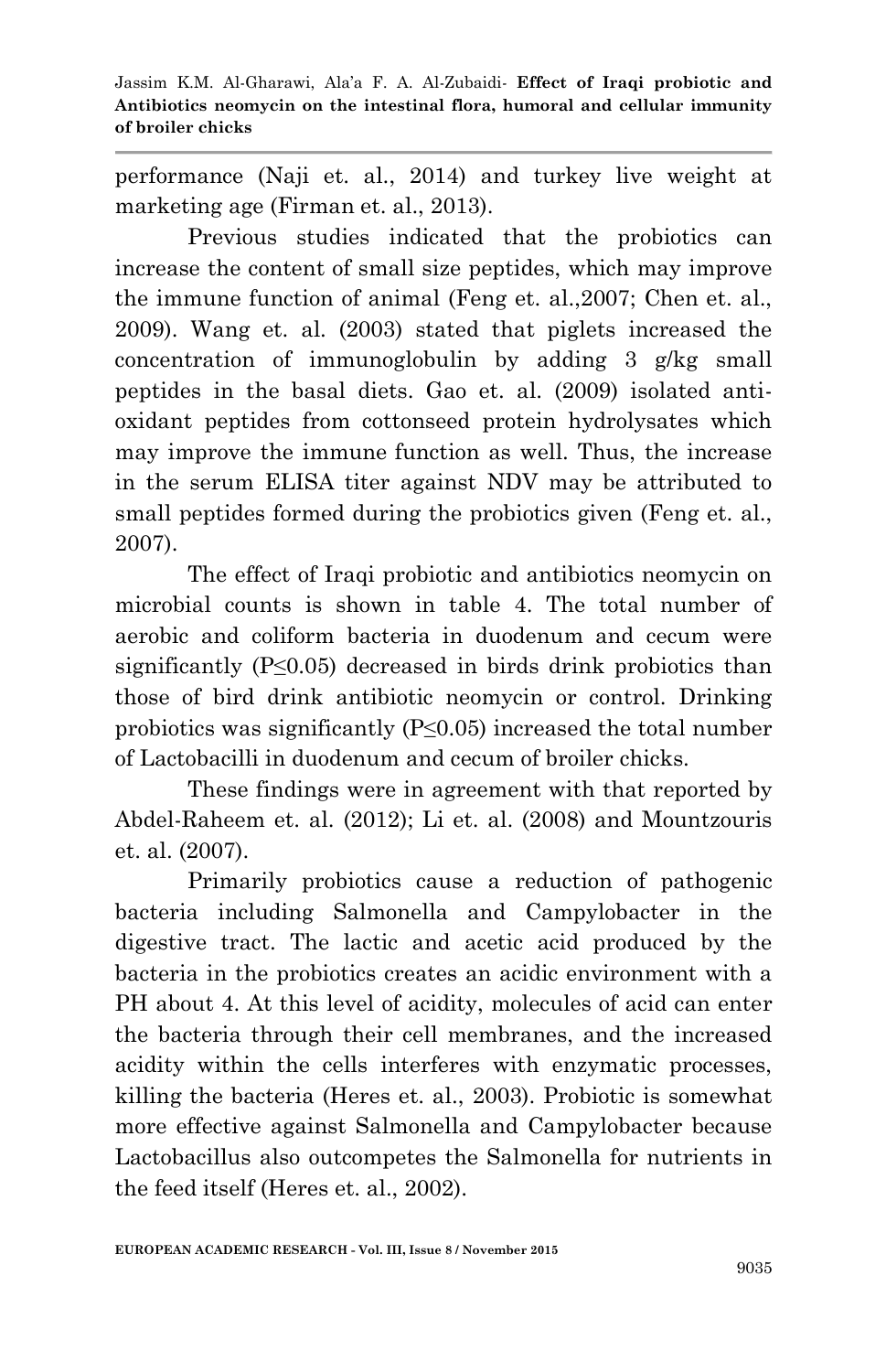**Table 4. Effect of Iraqi probiotic and Antibiotics neomycin on aerobic, coliform bacteria and Lactobacilli in duodenum and cecum**

|                  | Duodenum        |                  |                 | Cecum           |                  |                 |  |
|------------------|-----------------|------------------|-----------------|-----------------|------------------|-----------------|--|
| <b>Treatment</b> | aerobic         | <b>Coliforms</b> | Lactobacilli    | aerobic         | <b>Coliforms</b> | Lactobacilli    |  |
| $T_1$            | $5.22 + 0.05$ a | $11.30 + 0.13$ a | $4.29 + 0.05$ b | $4.19 + 0.04$ a | $8.07 + 0.07$ a  | $4.47 + 0.06 b$ |  |
| $\mathrm{T}_2$   | $3.95 + 0.04 b$ | $9.81 + 0.08$ b  | $7.58 + 0.03$ a | $2.37 + 0.05$ b | $5.36 + 0.04 b$  | $6.63 + 0.06$ a |  |
| $T_3$            | $2.68 + 0.06c$  | $8.76 + 0.11c$   | $4.01 + 0.04c$  | $2.03 + 0.04c$  | $4.88 + 0.09c$   | $4.13 + 0.08c$  |  |
| $\rm T_4$        | $2.72 + 0.05c$  | $8.85 + 0.12c$   | $4.12 + 0.06c$  | $2.10 + 0.05c$  | $4.96 + 0.06c$   | $4.20 + 0.07c$  |  |

T1: Control group without adding. T2: fe Provide Iraqi probiotics by drinking water at a dose of 1 g / liter of water. T3: Provide antibiotic (neomycin) at a dose of 1 g / 10 liters of water. T4: Provide Iraqi probiotics at a dose of 0.5 g / 1 liter of water with the submission of an antibiotic (neomycin) at a dose of 0.5 g / 10 liters of water. a,b Means within columns with no common superscript differ significantly ( $P < 0.05$ ).

#### **REFERENCES**

- Abdel-Raheem, Sh. M., M. S. Sherief, A. Khaled and M. A. Hassanein.2012. The effects of prebiotic, probiotic and synbiotic supplementation on intestinal microbial ecology and histomorphology of broiler chickens. IJAVMS. ; 6(4): 277-289.
- Al-Gharawi, J.K.M., 2012. Effect of in ovo probiotics injection on production and immunological traits and intestinal flora of broilers. Ph.D thesis. Agriculture College. Baghdad University. Iraq.
- Alkhalf A., M. Alhaj, and I. Al-homidan. 2010. Influence of probiotic supplementation on blood parameters and growth performance in broiler chickens Saudi J Biol Sci.; 17(3): 219–225.
- Andermont, A. 2000. Consequences of antibiotic therapy to the intestinal ecosystem. Ann. Fr. Anesh. Reanin. 19: 395- 402.
- APHA (American Public Health Association), 1978. Standard Methods for the Examination of Dairy Products.14th Ed. Marth. E.H. (Ed). American Public Health Association. USA, Washington .D.C.
- Arun K. Panda, R. Rao, V. Savaram, V.L.N. Mantena Raju and R. Sharma. 2006. Dietary supplementation of Lactobacillus Sporogenes on performance and serum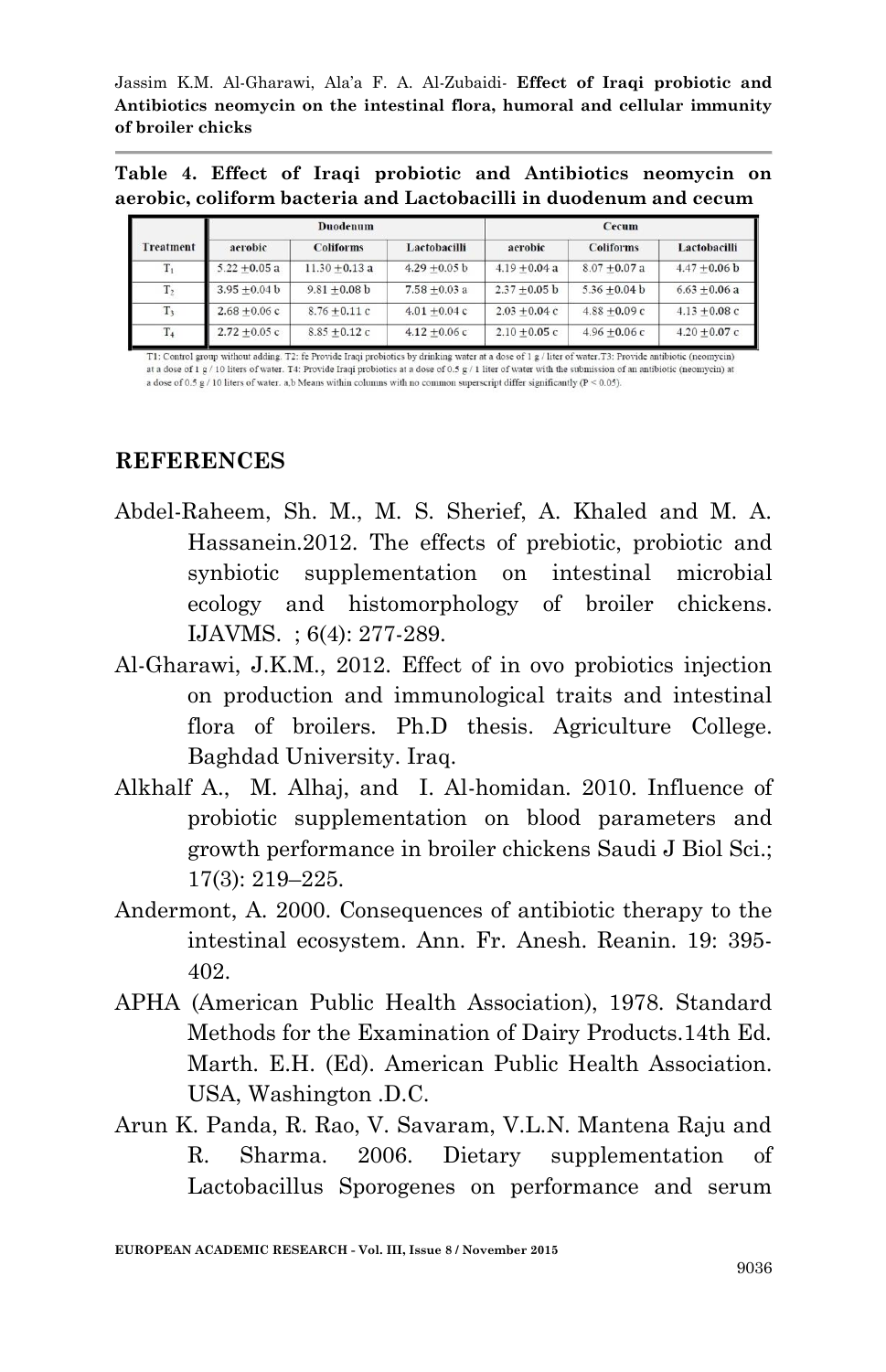biochemico-lipid profile of broiler chickens. Journal of Poultry Science.;43: 235–240.

- B.P. 1988. British Pharmacopoeia. Pharmaceutical Press Ltd London ,1: 40-42.
- Bai, S.P. A.M.Wu , X.M. Ding, Y. Lei, J.Bai, K.Y.Zhang, J.S.Chio. 2013. Effects of probiotic-supplemented diets on growth performance and intestinal immune characteristics of broiler chickens. Poult Sci. 2013 Mar: 92(3): 663-670.
- Billard, J.P. 2004. Natural mating in broiler breeders: Present and future concerns. XXII Wld's Poultry Congress, Istanbul. Turkey.
- Burgat, V. 1999. Residues of drugs of veterinary use in food. Rev. Prat. 41: 985-900.
- Cetin N., Güçlü B.K., Cetin E. 2005. The effects of probiotic and mannanoligosaccharide on some haematological and immunological parameters in Turkeys. Journal of Veterinary Medicine Series A – Physiology Pathology Clinical Medicine.;52:263–267.
- Chen, K.L. Kho, W.T. Yeu, S.H. Yeh, R.H. Tang S.W. and C.W. Hsieh. 2009. Effect of Bacillus subtilis var. natto. And sacchromyces cervesia mixed fermented feed on the enhanced growth performance of broiler. Poultry Sci. Vol. 88. No2:309-315.
- Duncan, D. B. 1955. Multiple ranges test and Multiple F test. Biometrics. 11: 1-42.
- El-Husseiny, O.M., A.G. Abdallah and Abdel-latif. 2008. The influence of biological feed additives on broiler performance. Int. J. Poult. Sci. 7: 862-871.
- Feng, J., W.Q. Ma, H.H. Wu, Y. wang and J. Feng. 2009. Effect of zine glycine chelate on growth hematologiacal, and immunological characteristics in broilers. Biol. Trac. Elem. Res. 133: 203-211.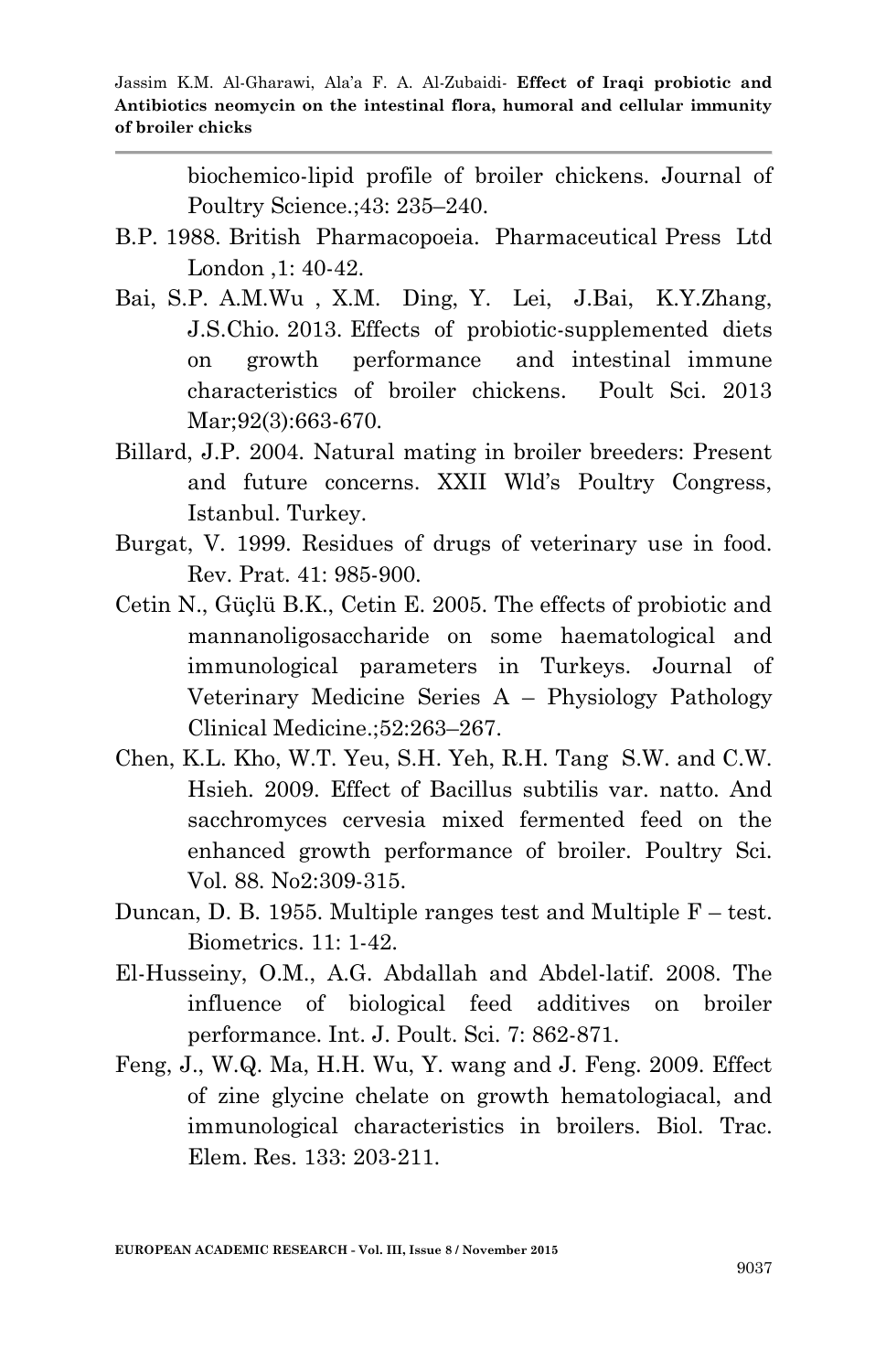- Feng, J.X., X. Liu and Y.P. Lu. 2007. Effects of Aspergillus oryza fermented soybean meal on growth performance and plasma biochemical parameters in broilers. Anim. Feed Sci. Technol. 134: 235-242.
- Firman, J.D., D. More and D. Mclntyre. 2013. Effects of dietary inclusion of a saccharomyces cervisia fermentation product on performance and gut characteristics of male turkey to market weight. International Journal of poultry Sci. 12: 141-143.
- Gao, J., H.J. Zhang, S.H. Yu, Y.P. Quigley and G.H. Qi. 2008. Effects of yeast culture in broiler diets on performance and immunomodulatory function. Poul. Sci. 87: 1377- 1384.
- Gao, J., H.J. Zhang, S.H. Yu, Y.P. Quigley and G.H. Qi. 2009. Effects of saccharomyces cervisia fermentation product on immune function of broiler challenged with Eimeria tenella. Poul. Sci. 88: 2141-2151.
- Heres, L., Wagenaar, J. A., Van Knapen. F., and Urlings, B., 2003. Passage of salmonella through the group and gizzard of broiler chickens fed with fermented liquid feed. Avian Pathology, 32, 173 – 181 .
- Heres, L., B. Engel, F. Vanknapen, J. Wagenaar and B. Urlings. 2002. Effect of Fermented Feed on the susceptibility for Campylobacter jejuni colonization in broiler chickens with And without concurrent inoculation of salmonella enteritidis International Journal of food microbiology . 87 :75-86.
- Jackie, W. 2003. Broiler chicken: Blanching productions and Welfare. Alberta Farm Animal Care (AFAC) association. Website: www.afac.ab.ca.
- Lee, SH., H.S. Lillehoj, R.A. Dalloul, D.W. Park, Y.H. Hong, and J.J. Lint. 2007. Influence of pediococcus-based probiotics on coccidiosis in broiler chickens. Poultry Science. 86:63-66.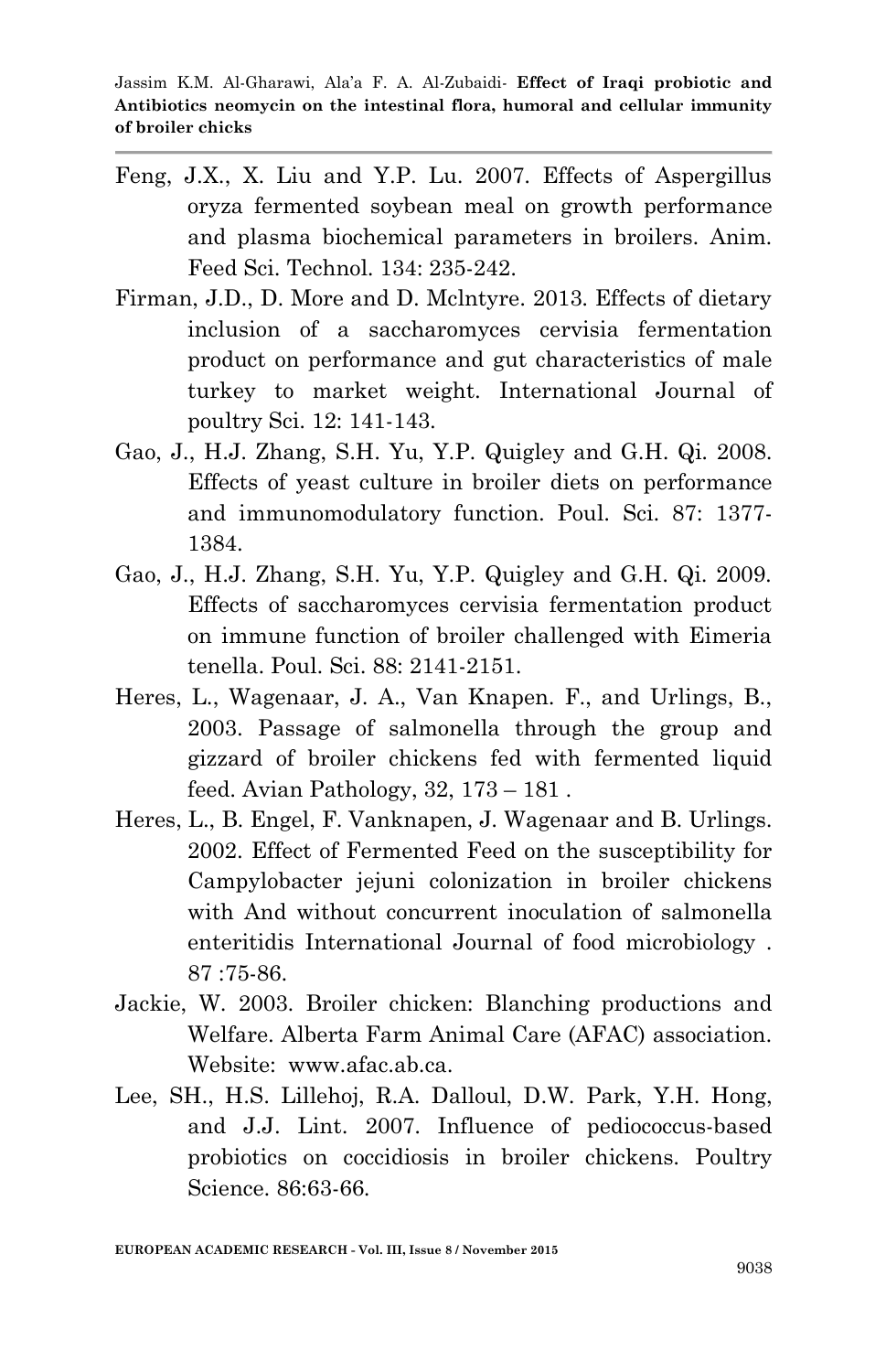- Li, X., L.Q.Liu, and C.L. Xu. 2008. Effects of supplementation of fructo-oligosaccharide and/or Bacillus Subtilis to diets on performance and intestinal microflora in broilers. Archiv fur Tierzucht. 51: 64-70.
- Mountzouris, K.C., P. Tsirtsikos, E. Kalamara, S. Nitsch, G. Schatzmayr and K.Fegeros. 2007. Evaluation of the efficacy of a probiotic containing lactobacillus, bifidobacterium, enterococcus, and pediococcus strains in promoting broiler performance and modulating cecal microflora composition and metabolic activities. Poultry Science; 86: 309.
- Nair, R . 2012. studies on production of antibiotics by induction of marine bacteria with human pathogens. National institute of technology.
- Naji, S. A. H. 2006. Commercial production of broiler chickens . Iraqi Union of Poultry Producers. Poultry Science Association. Technical Bulletin (12).
- Naji, S. A., I.F.B. Al-Mosawi and J.K. Al-Gharawi. 2014. The Effect of Diet Fermentation by Iraqi probiotic on Logarithmic number of bacteria and yeast in laboratory. Al-Mothanna Journal. Vol 2. No.1: 217-223.
- Naji, S.A.H., B.S. Rassoul, M. F. Abdul Hamid and Kh. H. al-Janabi. 2011.
- Iraqi Probiotics. The Ministry of Higher Education and Scientific Research and - Baghdad University / Faculty of Agriculture. First Edition.
- National Research Council, 1984. Nutrient Requirements of Poultry. 8th rev. ed. National Academic Press, Washington, DC.
- Rachmilewitz D., K. Katakura, and F. Karmeli. 2004. Toll-like receptor 9 signaling mediates the anti-inflammatory effects of probiotics in murine experimental colitis. Gastroenterology; 126:520-528.